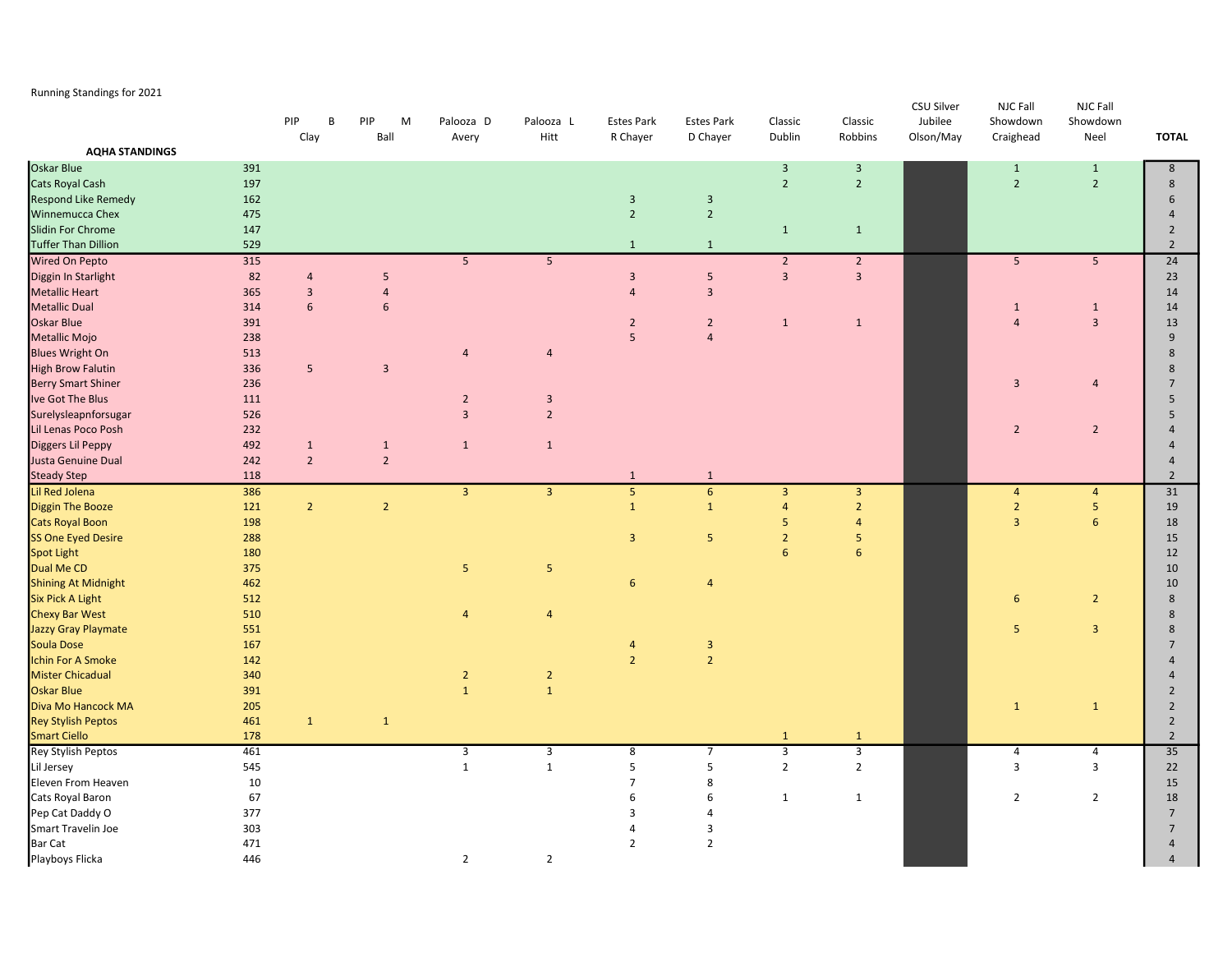| Shewtin Star                         | 355        |                |                |                |                | $\mathbf{1}$              | $\mathbf 1$               |                         |                |                                | $\mathbf{1}$   | $\mathbf{1}$   | $\overline{4}$               |
|--------------------------------------|------------|----------------|----------------|----------------|----------------|---------------------------|---------------------------|-------------------------|----------------|--------------------------------|----------------|----------------|------------------------------|
| Ive Got The Blus                     | 111        | $\overline{2}$ | $\overline{2}$ | $\mathbf 1$    | $\mathbf 1$    |                           |                           | $\overline{1}$          | $\mathbf{1}$   |                                | $\overline{1}$ | $\overline{1}$ | 10                           |
| Lil Remedy Pep                       | 285        | $\mathbf 1$    | $\mathbf{1}$   | $\overline{2}$ | $\overline{2}$ |                           |                           |                         |                |                                |                |                | 6                            |
| Jazzy Gray Playmate                  | 551        | $\overline{2}$ | $\overline{2}$ | $\overline{3}$ | $\overline{2}$ | $\overline{2}$            | $\overline{2}$            |                         |                |                                | $\overline{2}$ | $\overline{2}$ | 17                           |
| <b>Red Feathers Merada</b>           | 552        | $\mathbf{1}$   | $\mathbf 1$    | $\overline{2}$ | $1\,$          | $\overline{3}$            | $\overline{3}$            |                         |                |                                | $\mathbf 1$    | $\mathbf 1$    | 13                           |
| <b>T Tari Freckles</b>               | 272        |                |                | 5              | $\overline{4}$ |                           |                           |                         |                |                                |                |                | 9                            |
| Gallos Smokin Tari                   | 527        |                |                | $\overline{4}$ | 5              |                           |                           |                         |                |                                |                |                | 9                            |
| Cee Cee Boon                         | 305        |                |                | $\mathbf{1}$   | $\overline{3}$ |                           |                           | $\mathbf{1}$            | $\overline{2}$ |                                |                |                | $\overline{7}$               |
| Poco Velvet Cat                      | 185        |                |                |                |                |                           |                           | $\overline{\mathbf{3}}$ | $\mathsf 3$    |                                |                |                | 6                            |
| <b>Cat Cross Doc</b>                 | 213        |                |                |                |                | $\mathbf{1}$              | $\mathbf{1}$              | $\overline{2}$          | $\mathbf{1}$   |                                |                |                | 5                            |
| All About That Face                  | 156        |                |                |                |                |                           |                           |                         |                |                                |                |                | $\Omega$                     |
| <b>Shining Persian Cat</b>           | 317        |                |                |                |                |                           |                           |                         |                |                                |                |                | $\mathbf{0}$                 |
| Shine Alena Kitty                    | 484        |                |                |                |                |                           |                           |                         |                |                                |                |                | $\mathbf{0}$                 |
| FS Rein N To Win                     | 194        |                |                |                |                |                           |                           | $\overline{2}$          | $\overline{2}$ |                                | $\mathsf 3$    | $\overline{3}$ | 10                           |
| Quintanas Match                      | 295        | $\mathbf{1}$   | $\mathbf{1}$   | $\overline{2}$ | $\overline{2}$ |                           |                           |                         |                |                                |                |                | 6                            |
| Justa Genuine Dual                   | 242        |                |                |                |                | $\sqrt{2}$                | $\overline{2}$            |                         |                |                                |                |                | $\Delta$                     |
| Wimpachic                            | 95         |                |                |                |                |                           |                           |                         |                |                                | $\overline{2}$ | $\overline{2}$ |                              |
| Slide This Way                       | 257        |                |                |                |                |                           |                           |                         |                |                                | $\mathbf 1$    | $\mathbf{1}$   | $\overline{2}$               |
| <b>Sure Nuf Wimpy</b>                | 520        |                |                | $\mathbf{1}$   | $\mathbf{1}$   |                           |                           |                         |                |                                |                |                | $\overline{2}$               |
| Whatcha Ben Smokin                   | 537        |                |                |                |                | $1\,$                     | $\mathbf{1}$              |                         |                |                                |                |                | $\overline{2}$               |
| TAMU Toro Rey Jay                    | 239        |                |                |                |                |                           |                           | 1                       | 1              |                                |                |                | $\overline{2}$               |
|                                      |            |                |                |                |                |                           |                           |                         |                |                                |                |                | $\mathbf 0$                  |
| <b>STOCK HORSE STANDINGS</b>         |            |                |                |                |                |                           |                           |                         |                |                                |                |                | $\mathbf 0$                  |
| Wimpachic                            | 95         | $\overline{2}$ | $2^{\circ}$    |                |                |                           |                           |                         |                |                                | $\overline{2}$ | $\overline{2}$ | $\,$ 8                       |
| Augustus McCrae                      | 388        |                |                | $\overline{3}$ | $\overline{3}$ |                           |                           |                         |                |                                |                |                | 6                            |
| <b>Playtime Pepto</b>                | 517        |                |                | $\overline{2}$ | $\overline{2}$ |                           |                           |                         |                |                                |                |                |                              |
| SS Two Eyed Annie                    | 378        | $\mathbf{1}$   | $\mathbf{1}$   |                |                | $\mathbf{1}$              | $\mathbf{1}$              |                         |                |                                |                |                |                              |
| Shiner On Tap                        | 241        |                |                |                |                |                           |                           |                         |                |                                | $\mathbf 1$    | $\mathbf{1}$   | $\overline{2}$               |
| Cant Fool This Chick                 | 106        |                |                | $\mathbf{1}$   | $\mathbf{1}$   |                           |                           |                         |                |                                |                |                | $\overline{2}$               |
| Wired On Pepto                       | 315        |                |                |                |                |                           |                           |                         |                | $\mathbf{1}$                   |                |                | $\mathbf{1}$                 |
| Diggin In Starlight                  | 82         | $\overline{2}$ | $\overline{2}$ |                |                | $\mathbf 1$               | $\mathbf 1$               | $\overline{2}$          | $\overline{2}$ |                                |                |                | 10                           |
| Shineynic                            | 117        |                |                |                |                |                           |                           |                         |                |                                | $\overline{4}$ | $\overline{4}$ | 8                            |
| <b>Smart Sparking Girl</b>           | 459        | $\overline{3}$ | $\overline{3}$ |                |                |                           |                           |                         |                |                                |                |                | 6                            |
| <b>Very Smart Chloe</b>              | 116        |                |                |                |                |                           |                           |                         |                |                                | $\overline{3}$ | $\overline{3}$ | 6                            |
| Jackie Chan                          | 252        |                |                |                |                |                           |                           |                         |                |                                | $\overline{2}$ | $\overline{2}$ |                              |
| <b>Smokes First Choice</b>           | 518        |                |                | $\mathbf{1}$   | $\mathbf{1}$   |                           |                           |                         |                |                                |                | $\mathbf{1}$   | $\overline{3}$               |
| Catzen Jammer Kid                    | 184        |                |                |                |                |                           |                           |                         |                |                                |                |                | $\overline{2}$               |
| Justa Genuine Dual                   |            |                |                |                |                |                           |                           | $\mathbf{1}$            | $\mathbf{1}$   |                                |                |                | $\overline{2}$               |
| Spendin The Chex                     | 242        | $\mathbf{1}$   | $\mathbf 1$    |                |                |                           |                           |                         |                |                                |                |                |                              |
|                                      | 255<br>194 |                |                |                |                |                           |                           |                         |                |                                | $\mathbf 1$    |                | $\mathbf{1}$<br>$\mathbf{1}$ |
| FS Rein N To Win<br>DJ Blue Lil Boon | 306        |                |                | 2 <sup>1</sup> | $\overline{2}$ |                           |                           |                         |                | $\mathbf{1}$<br>$\overline{3}$ | $\overline{3}$ | $\overline{3}$ | 29                           |
| <b>Winnemucca Chex</b>               | 475        |                |                |                |                | $\bf 8$<br>$\overline{7}$ | $\bf 8$<br>$\overline{7}$ |                         |                |                                |                |                |                              |
|                                      |            |                |                |                |                |                           |                           |                         |                |                                |                |                | 14                           |
| <b>Royal Teddy Deluxe</b>            | 129        | $\overline{2}$ | $\overline{2}$ |                |                | 5                         | $\sqrt{5}$                |                         |                |                                |                |                | 14                           |
| Forever In Blue Genes                | 126        |                |                |                |                | 6                         | $\sqrt{6}$                |                         |                |                                |                |                | 12                           |
| <b>Smooth Caberneigh</b>             | 246        |                |                |                |                |                           |                           |                         |                |                                | $\overline{4}$ | $\overline{4}$ | 8                            |
| Mile High Chex                       | 392        |                |                |                |                | $\overline{4}$            | $\overline{4}$            |                         |                |                                |                |                | 8                            |
| <b>Get It Twisted Girl</b>           | 113        | $\mathbf{3}$   | $\mathbf{3}$   |                |                |                           |                           |                         |                |                                |                |                | 6                            |
| Audit                                | 171        |                |                |                |                | 3                         | $\overline{3}$            |                         |                |                                |                |                | 6                            |
| <b>RJ</b>                            | 173        |                |                |                |                | $\overline{2}$            | $\overline{2}$            | $\mathbf{1}$            | $\mathbf{1}$   |                                |                |                | 6                            |
| Athina                               | 155        |                |                |                |                | $\mathbf{1}$              | $\mathbf{1}$              | $\overline{2}$          | $\overline{2}$ |                                |                |                | 6                            |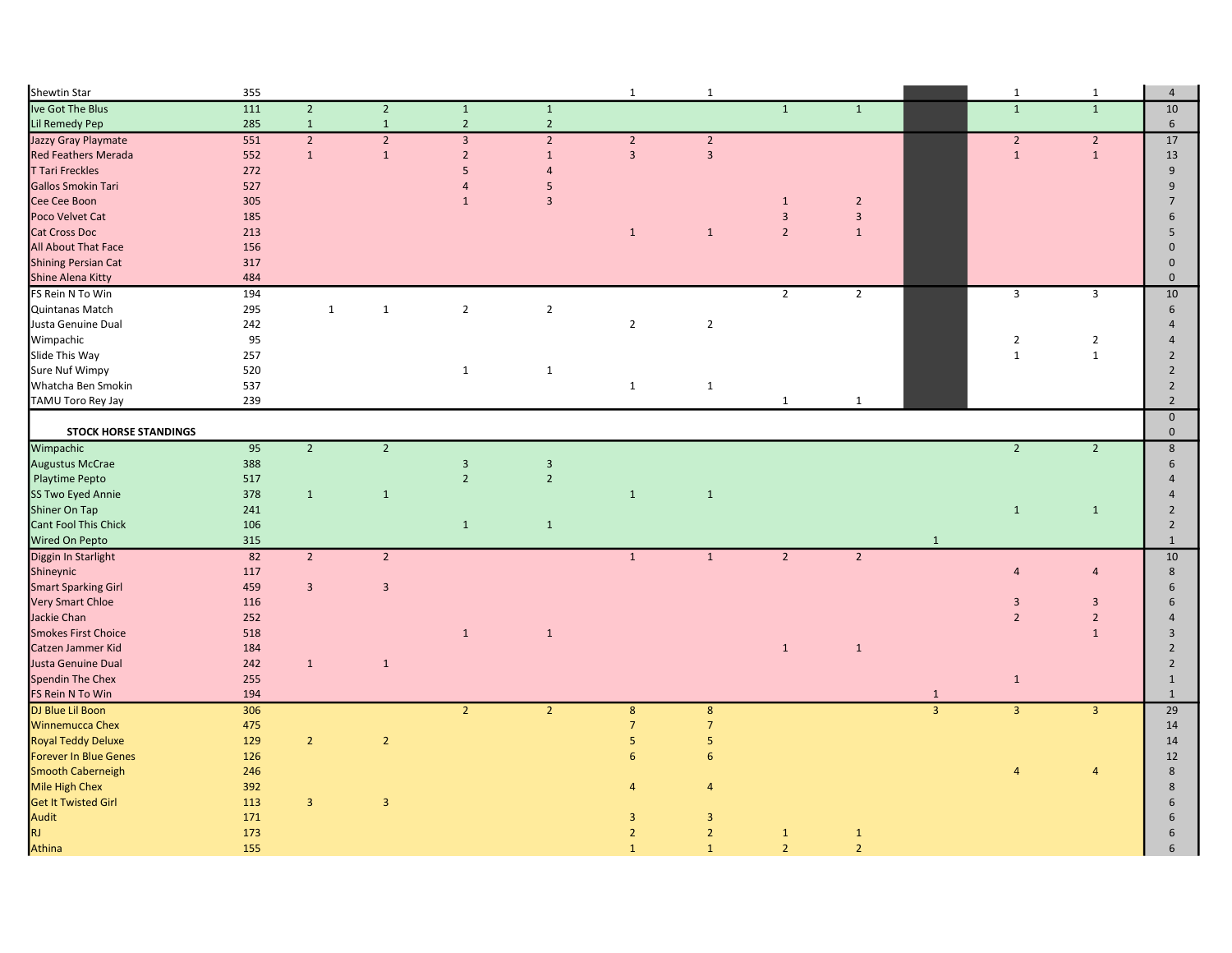| Deacon                       | $\overline{2}$ |                |                |                |                         |                         |                         | $\overline{\mathbf{3}}$ | $\overline{\mathbf{3}}$ |                |                         |                  | 6                              |
|------------------------------|----------------|----------------|----------------|----------------|-------------------------|-------------------------|-------------------------|-------------------------|-------------------------|----------------|-------------------------|------------------|--------------------------------|
| <b>Tough Lil Kitty</b>       | 229            |                |                |                |                         |                         |                         |                         |                         |                | $\overline{2}$          | $\overline{2}$   | $\overline{4}$                 |
| San Parr Odie                | 264            |                |                |                |                         |                         |                         |                         |                         |                | $\mathbf{1}$            | $\mathbf{1}$     | $\overline{2}$                 |
| Copper - R King              | 123            | $\mathbf 1$    | $\mathbf{1}$   |                |                         |                         |                         |                         |                         |                |                         |                  | $\overline{2}$                 |
| <b>Forgotten Fortune</b>     | 511            |                |                | $\mathbf{1}$   | $\mathbf{1}$            |                         |                         |                         |                         |                |                         |                  | $\overline{2}$                 |
| Lenas Dual Smoken Gun        | 235            |                |                |                |                         |                         |                         |                         |                         | $\overline{2}$ |                         |                  | $\overline{2}$                 |
| <b>Flawless Vista Star</b>   | 234            |                |                |                |                         |                         |                         |                         |                         | $\mathbf{1}$   |                         |                  | $\mathbf{1}$                   |
| <b>Oskar Blue</b>            | 391            |                |                | $\overline{3}$ | $\overline{\mathbf{3}}$ | $\mathbf{1}$            | $\mathbf 1$             | $\overline{4}$          | $\overline{4}$          |                | $\overline{4}$          | $\overline{a}$   | 24                             |
| <b>Miss Patsys Butter</b>    | 423            | $\overline{3}$ | $\overline{3}$ | $\overline{4}$ | $\overline{4}$          | $\overline{2}$          | $\overline{2}$          | $\mathbf 1$             | $\mathbf{1}$            | $\mathbf{1}$   | $\mathbf 1$             | $\mathbf{1}$     | 23                             |
| Diggin The Booze             | 121            |                |                |                |                         | $\overline{\mathbf{3}}$ | $\overline{\mathbf{3}}$ | $\overline{2}$          | $\overline{2}$          |                | $\overline{2}$          | $\overline{2}$   | 14                             |
| Forever In Blue Genes        | 126            | $\overline{4}$ | $\overline{4}$ |                |                         |                         |                         |                         |                         | $\overline{2}$ |                         |                  | 10                             |
| Moonshine N My Blood         | 368            |                |                |                |                         | $\overline{4}$          | $\overline{4}$          |                         |                         |                |                         |                  | 8                              |
| <b>Blue Sonic Boom</b>       |                |                |                |                |                         |                         |                         |                         |                         |                |                         |                  | 6                              |
|                              | 393            |                |                |                |                         |                         |                         |                         |                         |                | $\overline{3}$          | $\overline{3}$   |                                |
| Dance Ta Paddys Cat          | 183            |                |                |                |                         |                         |                         | $\overline{3}$          | $\overline{3}$          |                |                         |                  | 6                              |
| Diva Mo Hancock MA           | 205            | $\overline{2}$ | $\overline{2}$ |                |                         |                         |                         |                         |                         |                |                         |                  | $\overline{4}$                 |
| Six Pick A Light             | 512            |                |                | $\overline{2}$ | $\overline{2}$          |                         |                         |                         |                         |                |                         |                  | $\overline{4}$                 |
| Mambasmagicmoonshine         | 553            | $\mathbf{1}$   | $\mathbf{1}$   | $1\,$          | $\,1\,$                 |                         |                         |                         |                         |                |                         |                  | $\overline{a}$                 |
| One Smokin Taz               | 139            |                |                | $\overline{3}$ | $\overline{3}$          | $\overline{3}$          | $\overline{3}$          | $\overline{3}$          | $\overline{3}$          | $\overline{2}$ | $\overline{2}$          | $\overline{2}$   | $\overline{24}$                |
| SS One Eyed Desire           | 288            |                |                |                |                         | $\sqrt{6}$              | 6                       | $\mathbf 2$             | $\overline{2}$          | $\sqrt{4}$     |                         |                  | 20                             |
| <b>Hickory Chicaroo</b>      | 440            |                |                | 5              | $\overline{\mathbf{5}}$ |                         |                         |                         |                         |                |                         |                  | 10                             |
| <b>Shining At Midnight</b>   | 462            |                |                |                |                         | 5                       | 5                       |                         |                         |                |                         |                  | 10                             |
| Im Countin Pennies           | 105            |                |                | $\overline{4}$ | $\overline{4}$          |                         |                         |                         |                         |                |                         |                  | 8                              |
| <b>Playing Tango</b>         | 164            |                |                |                |                         | $\overline{4}$          | $\overline{4}$          |                         |                         |                |                         |                  | 8                              |
| <b>TR Kitty</b>              | 372            | $\overline{2}$ | $\overline{2}$ |                |                         |                         |                         |                         |                         |                |                         |                  | $\overline{4}$                 |
| Fifth Avenue Lena            | 345            |                |                | $\overline{2}$ | $\overline{2}$          |                         |                         |                         |                         |                |                         |                  |                                |
| <b>Smart Travelin Joe</b>    | 303            |                |                |                |                         | $\overline{2}$          | $\overline{2}$          |                         |                         |                |                         |                  |                                |
| Cats Royal Baron             | 67             | $\mathbf{1}$   | $\mathbf{1}$   | $\mathbf{1}$   | $\mathbf{1}$            |                         |                         |                         |                         |                |                         |                  |                                |
| A Remedy For Sue             | 186            |                |                |                |                         |                         |                         |                         |                         | $\overline{3}$ |                         |                  | $\overline{3}$                 |
| Mister Remedy Doc            | 253            |                |                |                |                         |                         |                         |                         |                         |                | $\mathbf 1$             | $\mathbf{1}$     | $\overline{2}$                 |
| Im Countin Pennies           | 105            |                |                |                |                         |                         |                         | $\mathbf{1}$            | $\mathbf{1}$            |                |                         |                  | $\overline{2}$                 |
| <b>Especial Blue Lily</b>    | 179            |                |                |                |                         | $\mathbf 1$             | $\mathbf 1$             |                         |                         |                |                         |                  | $\overline{2}$                 |
| <b>Bob A Cross</b>           | 222            |                |                |                |                         |                         |                         |                         |                         | $\mathbf{1}$   |                         |                  | $\mathbf{1}$                   |
| Sweet Lil Oak                | 133            |                |                |                |                         |                         |                         |                         |                         |                |                         |                  | $\mathbf{0}$                   |
| <b>Lil Jersey</b>            | 545            |                |                | $\mathbf{1}$   | $\mathbf 1$             | $\overline{\mathbf{3}}$ | $\mathbf{3}$            | $\mathbf 1$             | $\mathbf 1$             | $\overline{3}$ | $\overline{\mathbf{3}}$ | $\mathbf{3}$     | 19                             |
| <b>Cats Royal Baron</b>      | 67             | $\mathbf 1$    | $\mathbf{1}$   | $\overline{2}$ | $\overline{2}$          | $\mathbf{1}$            | $\mathbf{1}$            | $\overline{3}$          | $\overline{\mathbf{3}}$ |                | $\mathbf{1}$            | $\mathbf{1}$     | 16                             |
| Ichin For A Smoke            | 142            |                |                | $\overline{3}$ | $\overline{3}$          | $\overline{2}$          | $\sqrt{2}$              | $\overline{2}$          | $\overline{2}$          |                |                         |                  | 14                             |
| <b>Especial Blue Lily</b>    | 179            |                |                |                |                         | $\overline{4}$          | $\overline{4}$          |                         |                         | $\overline{4}$ |                         |                  | 12                             |
| The Duches of Chex           | 122            | $\overline{2}$ | $\overline{2}$ |                |                         |                         |                         |                         |                         |                |                         |                  | $\overline{4}$                 |
| Shiloh (Gray)                | 237            |                |                |                |                         |                         |                         |                         |                         |                | $\overline{2}$          | $\overline{2}$   | $\overline{4}$                 |
|                              |                |                |                |                |                         |                         |                         |                         |                         |                |                         |                  |                                |
| <b>Bar Cat</b>               | 471<br>461     |                |                |                |                         |                         |                         |                         |                         | $\overline{2}$ |                         |                  | $\overline{2}$<br>$\mathbf{1}$ |
| <b>Reys Stylish Pepto</b>    |                |                |                |                |                         |                         |                         |                         |                         | $\mathbf{1}$   |                         |                  |                                |
| <b>CD Lights Mate</b>        | 140            |                |                |                |                         | 9                       | $9\,$                   | $\bf 8$                 | $\bf 8$                 | $\mathbf{8}$   | $\boldsymbol{6}$        | $\boldsymbol{6}$ | 54                             |
| <b>Azuls Missing Lynx Jr</b> | 500            | $\mathbf 1$    | $\,$ 1         | $1\,$          | $\mathbf 1$             | $6\overline{6}$         | $\sqrt{6}$              | $5\phantom{.}$          | $5\phantom{a}$          | $\overline{4}$ | $\overline{3}$          | $\overline{3}$   | 36                             |
| <b>SCR Autumn Leaf</b>       | 338            |                |                | $\overline{4}$ | $\overline{4}$          |                         |                         | $\overline{7}$          | $\overline{7}$          | $\overline{7}$ |                         |                  | 29                             |
| Jordy Joe Pep                | 141            |                |                |                |                         | $7\overline{ }$         | $7\overline{ }$         | $\overline{3}$          | $\overline{3}$          | $\overline{3}$ |                         |                  | 23                             |
| Eleven From Heaven           | 10             |                |                |                |                         | 10                      | 10                      |                         |                         |                |                         |                  | 20                             |
| Sully                        | 143            |                |                |                |                         | $8\phantom{1}$          | $8\phantom{1}$          |                         |                         |                |                         |                  | 16                             |
| CF Quik Smoke                | 516            |                |                | $\overline{2}$ | $\overline{2}$          |                         |                         | 6                       | $6\overline{6}$         |                |                         |                  | 16                             |
| FS Rein N To Win             | 194            |                |                |                |                         |                         |                         |                         |                         | 6              | $\overline{4}$          | $\overline{4}$   | 14                             |
| Rafter GF Chex Tcash         | 343            |                |                |                |                         | $5\phantom{a}$          | 5                       |                         |                         |                |                         |                  | 10                             |